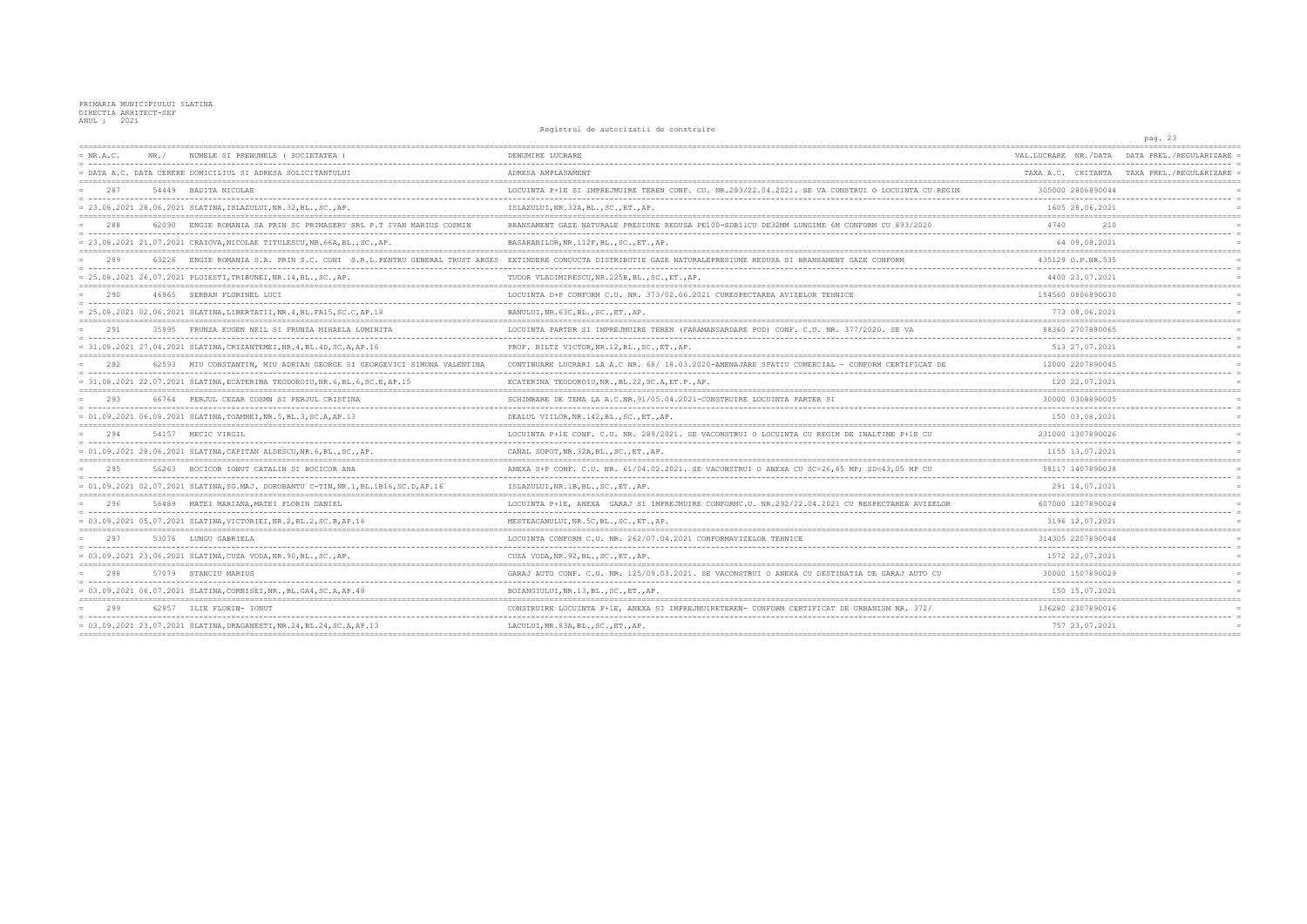PRIMARIA MUNICIPIULUI SLATINA<br>DIRECTIA ARHITECT-SEF<br>ANUL : 2021

Registrul de autorizatii de construire

|             |      |                                                                                      | negracial de autorizatili de constituit                                                           |                      | pag. 24                                    |
|-------------|------|--------------------------------------------------------------------------------------|---------------------------------------------------------------------------------------------------|----------------------|--------------------------------------------|
| $= NR.A.C.$ | NR./ | NUMELE SI PRENUMELE (SOCIETATEA)                                                     | DENUMIRE LUCRARE                                                                                  | VAL.LUCRARE NR./DATA | DATA PREL./REGULARIZARE                    |
|             |      | = DATA A.C. DATA CERERE DOMICILIUL SI ADRESA SOLICITANTULUI                          | ADRESA AMPLASAMENT                                                                                |                      | TAXA A.C. CHITANTA TAXA PREL./REGULARIZARE |
| 300         |      | 62392 DRAGNEA MARIAN SI DRAGNEA MARIA-LARISA                                         | LOCUINTA S+P+1E + IMPREJMUIRE TEREN- CONFORMCERTIFICAT DE URBANISM NR. 357/17.05.2021. SE         | 332586 2207890038    |                                            |
|             |      | = 03.09.2021 22.07.2021 SLATINA, ECATERINA TEODOROIU, NR.13, BL.13, SC.A, AP.7       | DEALUL VIILOR, NR. 168, BL., SC., ET., AP.                                                        | 1668 22.07.2021      |                                            |
| 301         |      | 60171 GIUREA MARIUS CRISTIAN, GIUREA STEFANIA                                        | LOCUINTA SI IMPREJMUIRE CONFORM C.U. NR.355/17.05.2021 CU RESPECTAREA AVIZELOR TEHNICE            | 208050 1507890015    |                                            |
|             |      | $= 03.09.2021$ 15.07.2021 MOVILENI, LALELELOR, NR. 47A, BL., SC., AP.                | ULMULUI, NR.22A, BL., SC., ET., AP.                                                               | 1213 15.07.2021      |                                            |
| 302         |      | 59728 BAJAN ION CRISTI SI BAJAN DENIZA MARIA                                         | LOCUINTA P+M SI IMPREJMUIRE TEREN CONF. C.U. NR.687/2020. SE VA CONSTRUI O LOCUINTA CU REGIM DE   | 150007 2707890032    |                                            |
|             |      | = 03.09.2021 14.07.2021 SLATINA, ALEEA INFRATIRII, NR.5, BL.FA12B, SC.C, AP.10       | ALICE BOTEZ, NR.34, BL., SC., ET., AP.                                                            | 790 27.07.2021       |                                            |
| 303         |      | 61490 GHEORGHEVICI TITI VASILE, GHEORGHEVICI VALENTINA                               | LOCUINTA SI IMPREJMUIRE CONFORM C.U. NR.226/26.03.2021 CU RESPECTAREA AVIZELOR TEHNICE            | 284155 2807890036    |                                            |
|             |      | $= 03.09.2021 20.07.2021 SLATINA, OLTULUI, NR.2, BL., SC., AP.$                      | BASARABILOR, NR. 39H, BL., SC., ET., AP.                                                          | 1535 28.07.2021      |                                            |
| 304         |      | 59656 STANCA IONUT CIPRIAN, STANCA OANA GEORGIANA                                    | CONSTRUIRE DOUA LOCUINTE SI IMPREJMUIRE TERENCONFORM C.U. NR. 343/10.05.2021 CU RESPECTAREA       | 285000 1307890061    |                                            |
|             |      | = 03.09.2021 13.07.2021 SLATINA, CONSTANTIN BRANCOVEANU, NR.1, BL.B3-TCI, SC.A, AP.2 | MILCOVULUI, NR. 69A, BL., SC., ET., AP.                                                           | 1500 13.07.2021      |                                            |
| 305         |      | 59751 STANCA IONUT CIPRIAN, STANCA OANA GEORGIANA                                    | CONSTRUIRE DOUA LOCUINTE SI IMPREJMUIRE TERENCONFORM C.U. NR. 342/10.05.2021 CU RESPECTAREA       | 283000 1307890062    |                                            |
|             |      | = 03.09.2021 14.07.2021 SLATINA, CONSTANTIN BRANCOVEANU, NR.1, BL.B3-TCI, SC.A, AP.2 | MILCOVULUI, NR. 69B, BL., SC., ET., AP.                                                           | 1480 13.07.2021      |                                            |
| 306         |      | 55488 LIDL ROMANIA SCS REPREZ. PRIN ALEXANDRU TEBEICA                                | EXTINDERE PLATFORMA BETONATA PENTRU ECHIPAMENTE ININCINTA MAGAZINULUI COMERCIAL LIDL - CONF. C.U. | 16244 0107890018     |                                            |
|             |      | = 03.09.2021 01.07.2021 BUCURESTI, DRUMUL COOPERATIVEI, NR.78/82, BL.4/3, SC., AP.8  | B-DUL. A.I. CUZA, NR.23, BL., SC., ET., AP.                                                       | 163 01.07.2021       |                                            |
| 307         |      | 42306 SC SENSIBLU SRL REP. VECTOR ART CONSULT SRL                                    | AMPLASARE SEMNALISTICA EXTERIOARA DR MAX CONFORMCU 347/2020                                       | 4900 517416751       |                                            |
|             |      | = 07.09.2021 19.05.2021 MOGOSOAIA, CIOBANULUI, NR.133, BL., SC., AP.                 | TRANDAFIRILOR, NR. 5, BL. 5, SC. C. ET. P. AP. 4                                                  | 50 02.09.2021        |                                            |
| 308         |      | 56209 ILIE OCTAVIAN                                                                  | SPATIU COMERCIAL SI ANEXA CONFORM C.U. NR.146/12.03.2021 CU RESPECTAREA AVIZELOR TEHNICE          | 83000 0308110034     |                                            |
|             |      | = 07.09.2021 02.07.2021 SLATINA, MANASTIRII, NR.53, BL., SC., AP.                    | MANASTIRII, NR.53A, BL., SC., ET., AP.                                                            | 675 03.08.2021       |                                            |
| 309         |      | 59459 VELA AURA MARIA SI VELA ANDREI MARIAN                                          | LOCUINTA PARTER SI IMPREJMUIRE TEREN CONF. C.U.NR. 303/2021. SE VA CONSTRUI O LOCUINTA CU REGIM   | 298426 2107890080    |                                            |
|             |      | = 07.09.2021 13.07.2021 SLATINA, CIREASOV, NR.19, BL.22, SC.A, AP.7                  | THEODOR BURCA, NR. 23, BL., SC., ET., AP.                                                         | 1550 21.07.2021      |                                            |
| 310         |      | 68526 ANDREI MARIAN SI ANDREI IOANA                                                  | IMPREJMUIRE TEREN- CONFORM CERTIFICAT DE URBANISMNR. 368/20.05.2021. SE EDIFICA IMPREJMUIRE, PE   | 17000 1208890024     |                                            |
|             |      | = 08.09.2021 12.08.2021 SLATINA, GAROFITEI, NR.1, BL.D12, SC.A, AP.12                | DRAGANESTI, NR.32, BL., SC., ET., AP.                                                             | 170 12.08.2021       |                                            |
| 311         |      | 59477 VIMETCO EXTRUSION SRL REPREZENTANT IGOR HIGER                                  | CONSTRUIRE MAGAZIE IN HALA EXTRUZIUNE -CONSTRUCTIE PROVIZORIE, PE DURATA EXISTENTEI               | 95000<br>OP 702      |                                            |
|             |      | = 14.09.2021 13.07.2021 SLATINA, MILCOV, NR.1, BL., SC., AP.                         | MILCOV, NR. 1, BL., SC., ET., AP.                                                                 | 950 05.07.2021       |                                            |
|             |      | 59015 VIMETCO EXTRUSION PENTRU ALRO SA REPREZENTANT IGOR HIGER                       | MODERNIZARE FATADA HALA DE EXTRUZIUNE, CONFORM CUNR.287/14.04.2021                                | 140000<br>OP 703     |                                            |
|             |      | $= 14.09.2021 12.07.2021 SLATINA, MILCOV, NR.1, BL., SC., AP.$                       | MILCOV, NR. 1, BL., SC., ET., AP.                                                                 | 1400 05.07.2021      |                                            |
|             |      |                                                                                      |                                                                                                   |                      |                                            |